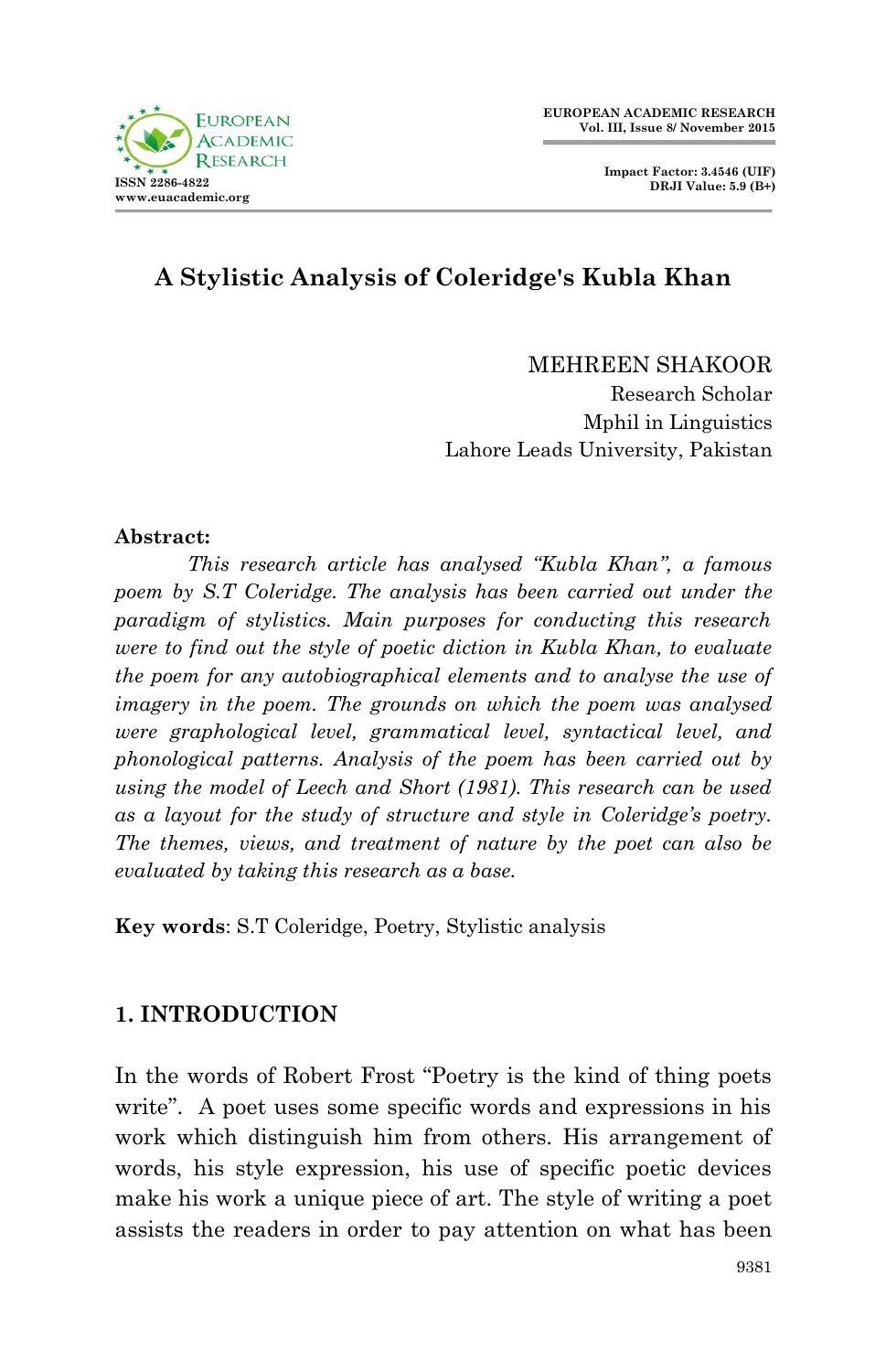tried to say by not actually saying it. Today most of the poetry is read silently in isolation but still it carries the feel of being spoken aloud, and the reader should practice "hearing" it in order to catch all of the artfulness with which the poet has created his work. Every literary writer has his own style. But how can we distinguish his style from others? Every collection of poetry seems to be the same. To gain insight of any phenomenon occurring in this world we need to dissect it into pieces. Same is the case with language, for understanding the phenomenon underneath, for investigating linguistic techniques and devices, for gaining insight to the author's intentions we need to dissect the particular piece of work. And the most fruitful tool for this dissection is Stylistics.

 Word stylistics is itself derived from the word style, which means that stylistics studies different styles. It studies proper use of language in proper place. Leech (1969) states that "style is the way in which something is spoken, written or performed". Style can be written or spoken, literary or non-literary but it is particularly associated with written literary text. The purpose of stylistics analysis is to investigate how the resources of language code are put to use in production of actual message. According to Wales (2001), "The goal of most stylistics is not simply to describe the formal features of texts for their own sake, but in order to show their functional significance for the interpretation of the text; or in order to relate literary effects to linguistic 'causes' where these are felt to be relevant."

Leech and Short say that (1981, p.13) "Stylistics is simply defined as the (linguistic) study of style, is rarely undertaken for its own sake, simply as an exercise in describing what use is made of language". It gives the answer why and how does the writer choose certain expressions of language which lead towards aesthetic effect. In poetry aesthetic function cannot be separated form manipulation of linguistic codes, this aspect makes stylistics as an interesting and researchable discipline for both literature and linguistics students. Stylistics has different levels and categories for analysis of language. This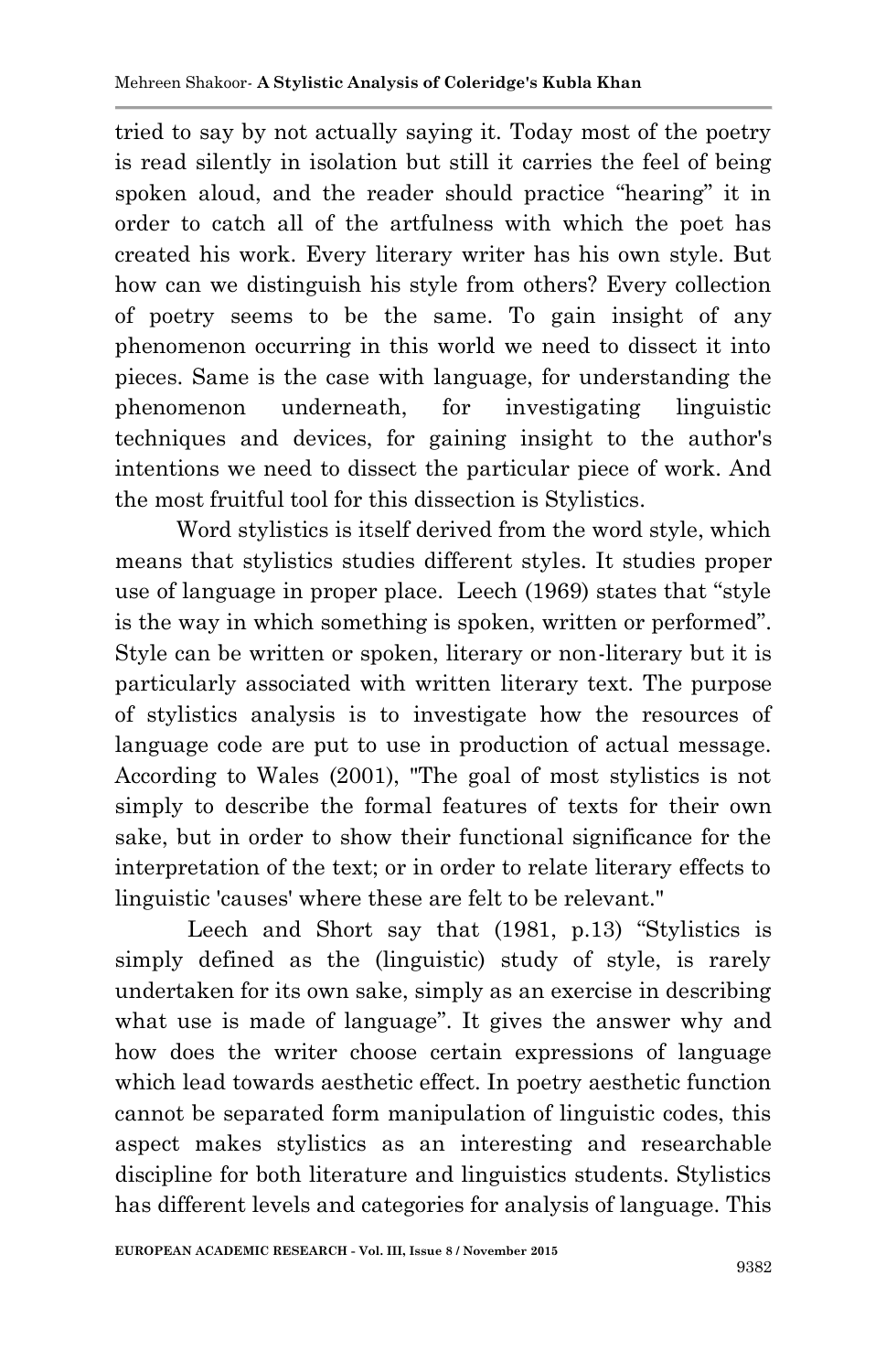research has used the below given levels of stylistics analysis by focusing the model of Leech and Short (1981) and its application on the selected poem of S.T Coleridge.

# **1.1 Levels of Stylistic Analysis**

Following are the levels of stylistic analysis. We analyse the text according to these levels.

1. **Graphology:** "Graphology is the analogous study of a languages writing system or orthography as seen in the various kinds of handwriting or topography"(Alabi 2007, p.170). Graphology is visual coding of spoken material. Leech (1969, p.39) states that "It refers to the whole writing system: punctuation and paragraphing as well as spacing". Graphological devices are; punctuation, paragraph, stanza, imagery.

2. **Phonology:** "Phonology describes the ways in which speech sounds are organized in English into a system" (Ofuya 2007, p.14). Phonological devices are; Alliteration, Assonance, Consonance. Onomatopoeia, Rhyme etc.

3. **Morphology**: Mark and Kirsten (2005, p.1) find that "Morphology refers to the mental system involved in word formation or to the branch of linguistics that deals with words, their internal structure, and how they are formed". Morphological devices are; Compounding, Affixes, and Coinages, etc.

4. **Lexical: This** deals with level of "Lexis". Lexis is the vocabulary items that make up a language or the body of words known and used by a particular person. The major devices are; Analogy, Apostrophe, Connotation, Hyperbole, Irony, Metaphor, Personification, Pun, Simile.

5. **Grammar/Syntax:** Syntax, According to Tallerman (1998, p.1) means "Sentence construction": how words group together to make phrases and sentences". Syntax is related to Words, phrases, sentences, parts of speeches, and clauses etc. The aim in this branch of language is to analyze the internal structure of sentences in a language and the way they function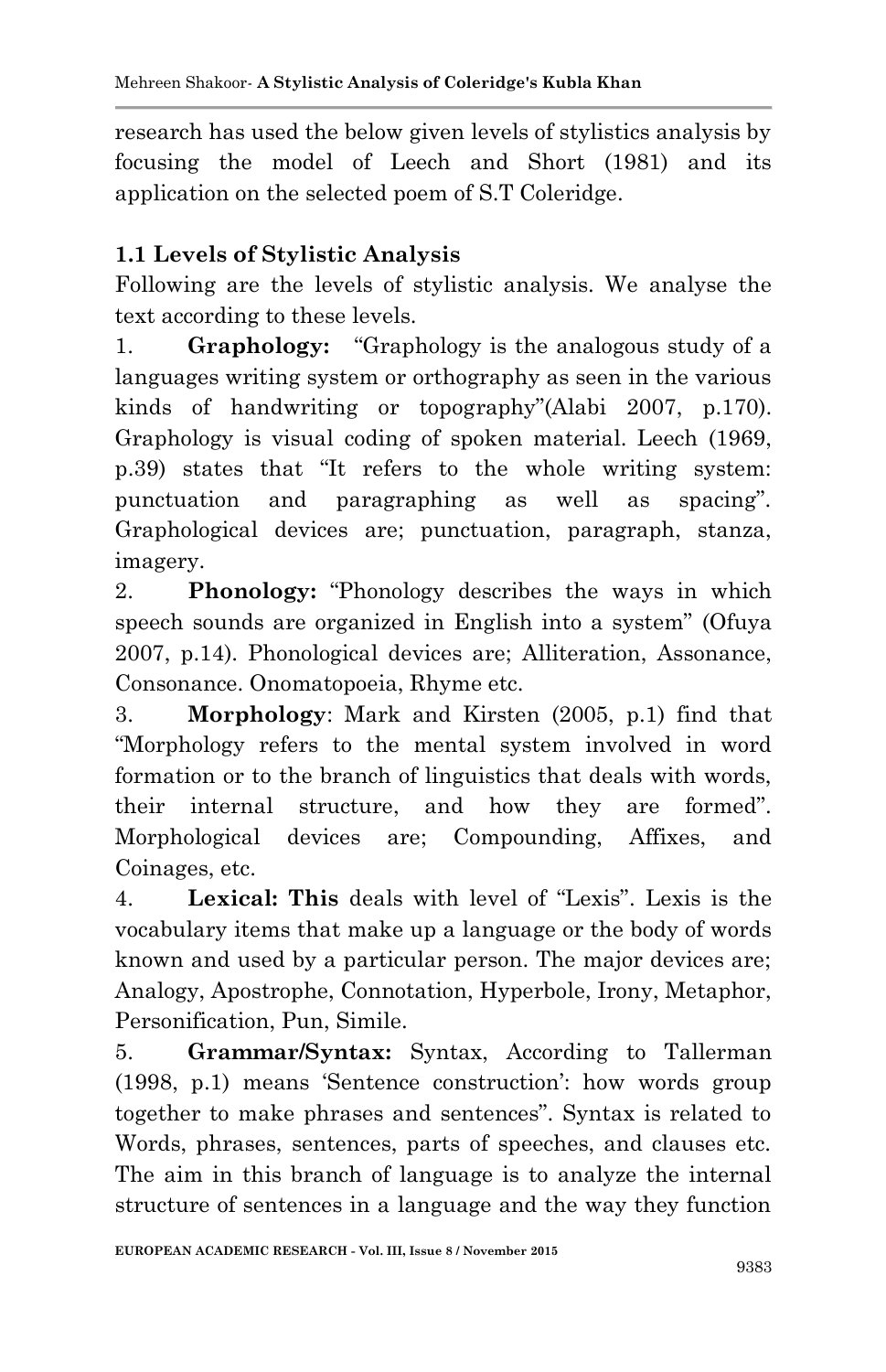in syntactical sequences; clauses, phrases, words, nouns, verbs, etc.

#### **1.2 Introduction and thematic analysis of the poem:**

S. T Coleridge is one of the first lot of famous romantics. In his poetry we find supernatural elements with the flight of imagination. It is beyond the capacity of the normal mind to write such an imaginative and creative poem. Kubla Khan in particular is a symbolic poem which allures supernatural images in mind of a reader. The poem seems to be a fairy tale and magical story that deals with mystical ancient figures. Kubla Khan (son of the Great Genghis Khan) is ordered to build a pleasure dome in Xanadu, where the river Alph runs in the measureless dark caves, above which mild sun shines. The immeasurable caves, wilderness forest, the dark silence and the demon lover create mysterious and supernatural image in the mind of a reader. The theme is foregrounded through the linguistic items like, mighty mountain, ancestral voices, flashing eyes, and demon-lover. The writer used vocabulary like this to reveal the supernatural elements in nature. In the opening stanza, the title character decrees that a "stately pleasure-dome" be built in Xanadu. Xanadu is described more romantically in the second stanza. The final paragraph presents a first-person narrator who recounts a vision he once had of an Abyssinian maid playing a dulcimer and singing of Mount Abora. The poem is different in style, incomplete and subtitled as "fragment". Its language is highly stylised with a strong emphasis on sound devices...The first stanza depicts Khan's pleasure dome built alongside a sacred river fed by a powerful fountain. It has followed the iambic tetrameter. The second stanza of the poem is the narrator's response to the power and effects of an Abyssinian maid's song and incorporate lighter stresses in stanzas. The poem deals in third person narration. The poem can only be understood by thematically understanding of context and content.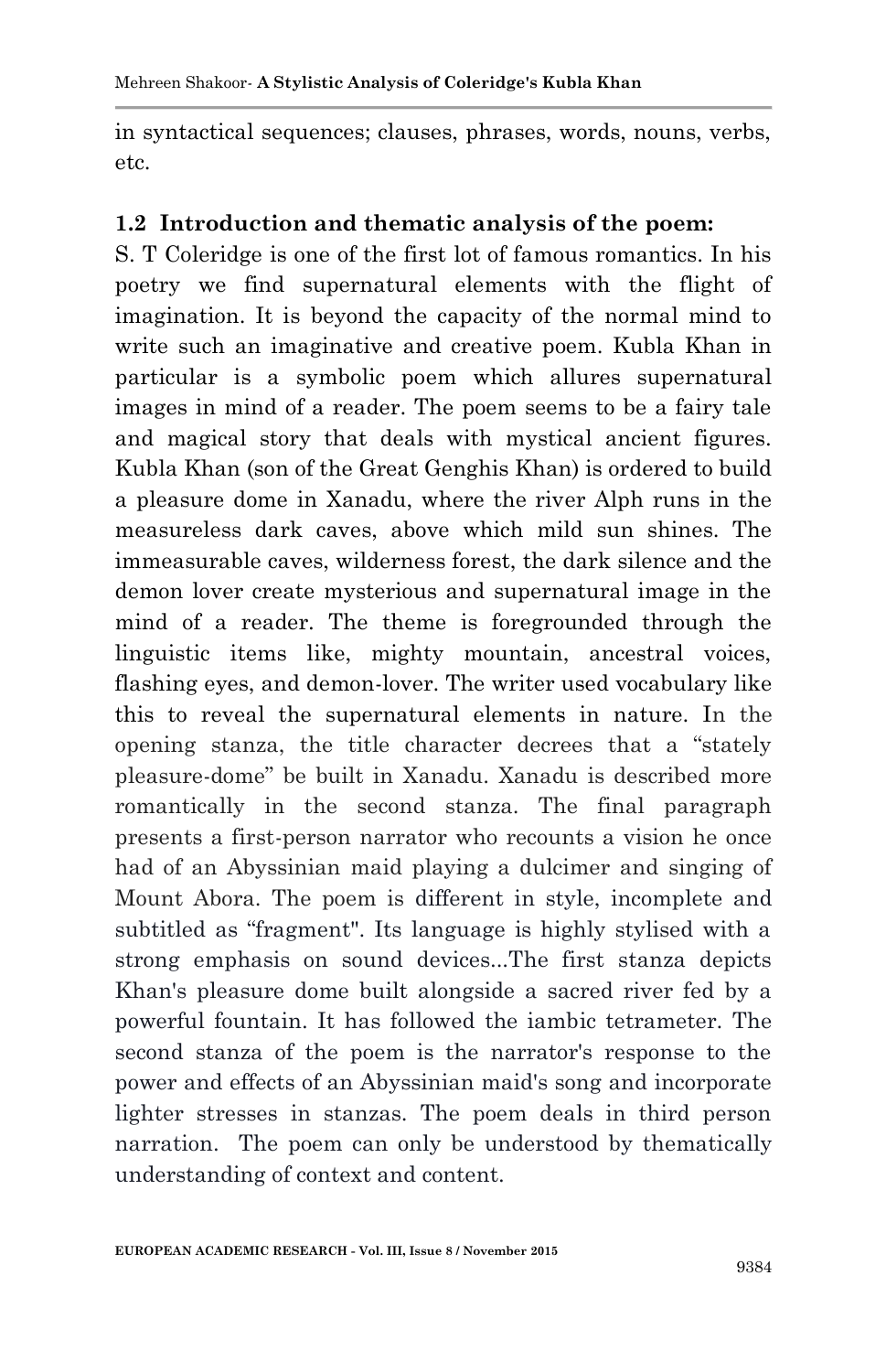

#### **The Poem:**

- 1. In Xanadu did Kubla Khan
- 2. Where Alph, the sacred river, ran
- 3. Through caverns measureless to man
- 4. Down to a sunless sea.
- 5. So twice five miles of fertile ground
- 6. With walls and towers were girdled round:
- 7. And there were gardens bright with sinuous rills,
- 8. Where blossomed many an incense-bearing tree;
- 9. And here were forests ancient as the hills,
- 10. Enfolding sunny spots of greenery.
- 11. But oh! that deep romantic chasm which slanted
- 12. Down the green hill athwart a cedarn cover!
- 13. A savage place! as holy and enchanted
- 14. As e'er beneath a waning moon was haunted
- 15. By woman wailing for her demon lover!
- 16. And from this chasm, with ceaseless turmoil seething,
- 17. As if this earth in fast thick pants were breathing,
- 18. A mighty fountain momently was forced:
- 19. Amid whose swift half-intermitted burst
- 20. Huge fragments vaulted like rebounding hail,
- 21. Or chaffy grain beneath the thresher"s flail:
- 22. And 'mid these dancing rocks at once and ever
- 23. It flung up momently the sacred river.
- 24. Five miles meandering with a mazy motion
- 25. Through wood and dale the sacred river ran,
- 26. Then reached the caverns measureless to man.
- 27. And sank in tumult to a lifeless ocean:
- 28. And "mid this tumult Kubla heard from far
- 29. Ancestral voices prophesying war!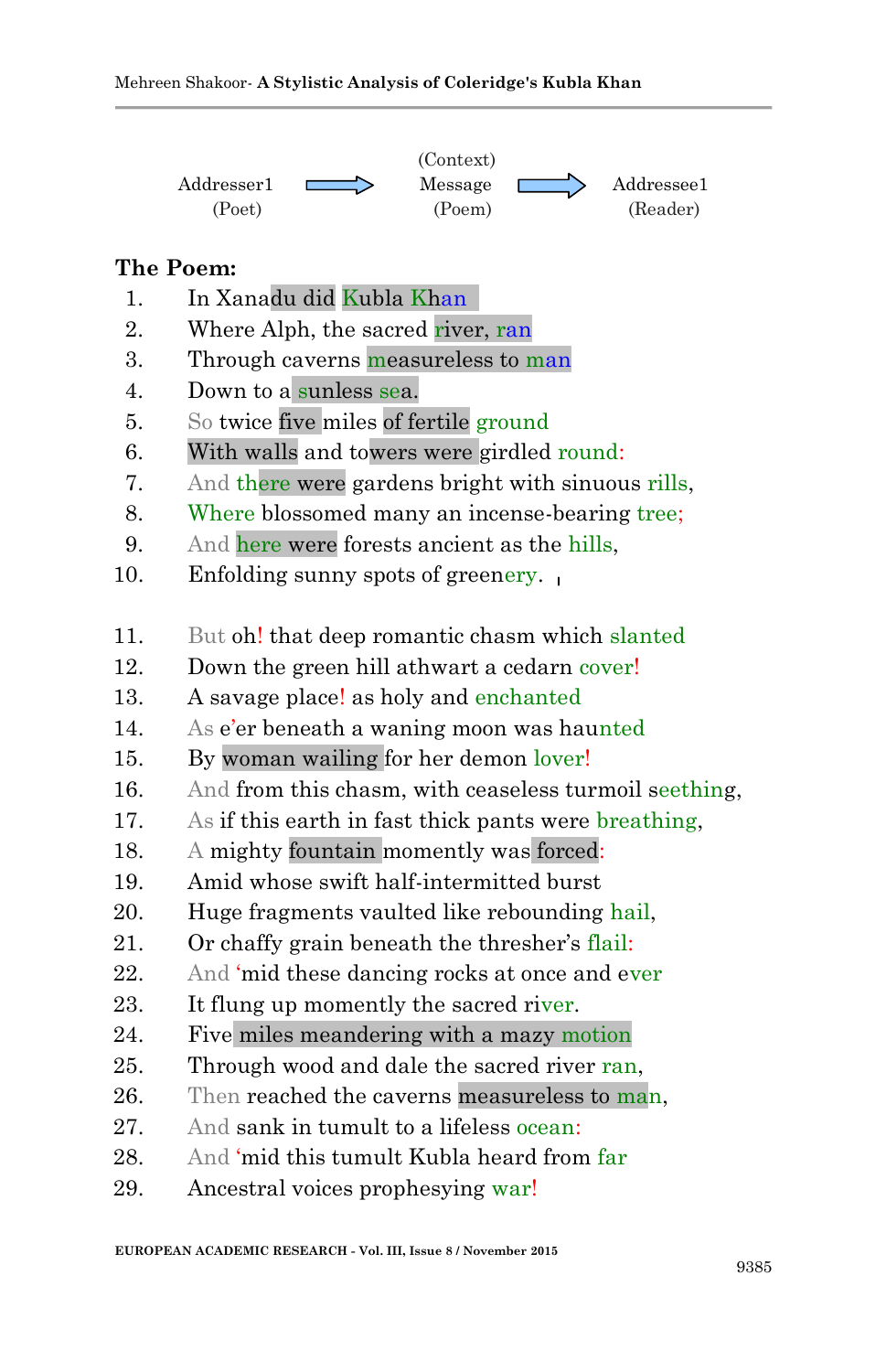- 30. The shadow of the dome of pleasure
- 31. Floated midway on the waves;
- 32. Where was heard the mingled measure
- 33. From the fountain and the caves.
- 34. It was a miracle of rare device,
- 35. A sunny pleasure dome with caves of ice!
- 36. A damsel with a dulcimer
- 37. In a vision once I saw:
- 38. It was an Abyssinian maid,
- 39. And on her dulcimer she played,
- 40. Singing of Mount Abora.
- 41. Could I revive within me
- 42. Her symphony and song,
- 43. To such a deep delight "twould win me,
- 44. That with music loud and long,
- 45. I would build that dome in air,
- 46. That sunny dome! those caves of ice!
- 47. And all who heard should see them there,
- 48. And all should cry, Beware! Beware!
- 49. His flashing eyes, his floating hair!
- 50. Weave a circle round him thrice,
- 51. And close your eyes with holy dread,
- 52. For he on honeydew hath fed,
- 53. And drunk the milk of Paradise.

## **2. Analysis**

## **2.1 Graphological level:**

This poem contains three stanzas. This is a fifty-four-line lyric in three verse paragraphs. Paragraph one contains eleven lines. The second stanza contains twenty-five lines. And the third stanza contains eighteen lines. There is a usual pattern of capitalization. Each line starts with a capital letter. We can see the use of unusual punctuation in the poem for example: full stop, comma, colon, exclamatory mark and apostrophe are used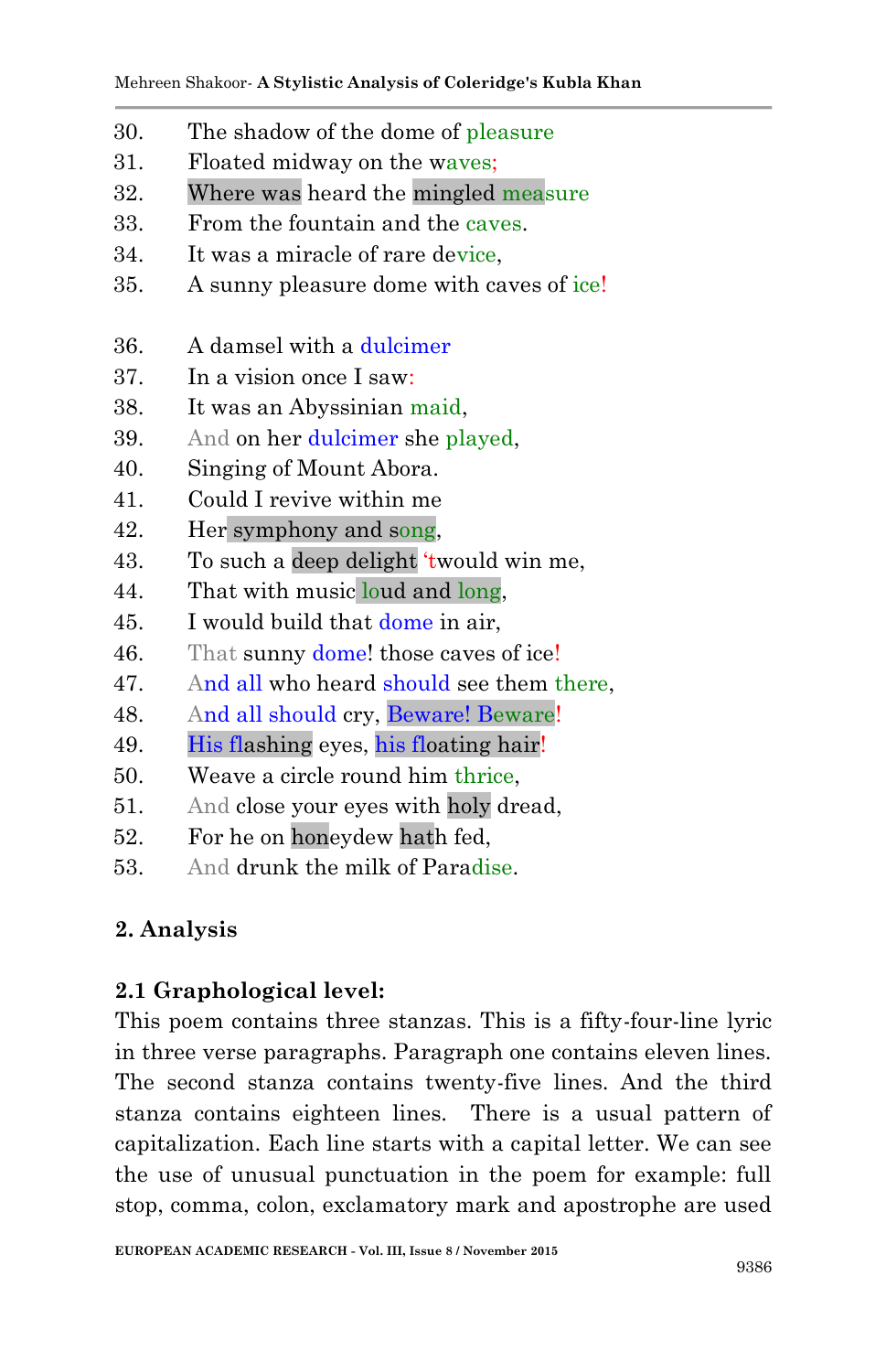in this poem. The purpose of extensive use of punctuation at the end of the poem is to pause, stress and create a usual effect. For example:

| round:        | ocean:          |
|---------------|-----------------|
| war!          | of ice!         |
| caves of ice! | hair!           |
| bearing tree; | cover!          |
| lover!        | was forced:     |
| flail:        | A savage place! |
| 'twould       | 'mid            |

Benzon (2003) made the mind up to show the organizational structural pattern of the poem.



There are different clauses and sentences which run over the whole poem. This shows that the poet intended the poem to be read in parts. There is no apparent unity of the discourse. This is because when the reader reads the first line, he gets a sense of incompleteness and, therefore would like to read on to find out "what" has been tried say actually. Taking a close look at the whole poem, we find that every line of the poem in fact creates a pulling forward effect, though there may be differences in the degrees of strength. This creates the effect of uniqueness and supernatural effect in the poem as a whole.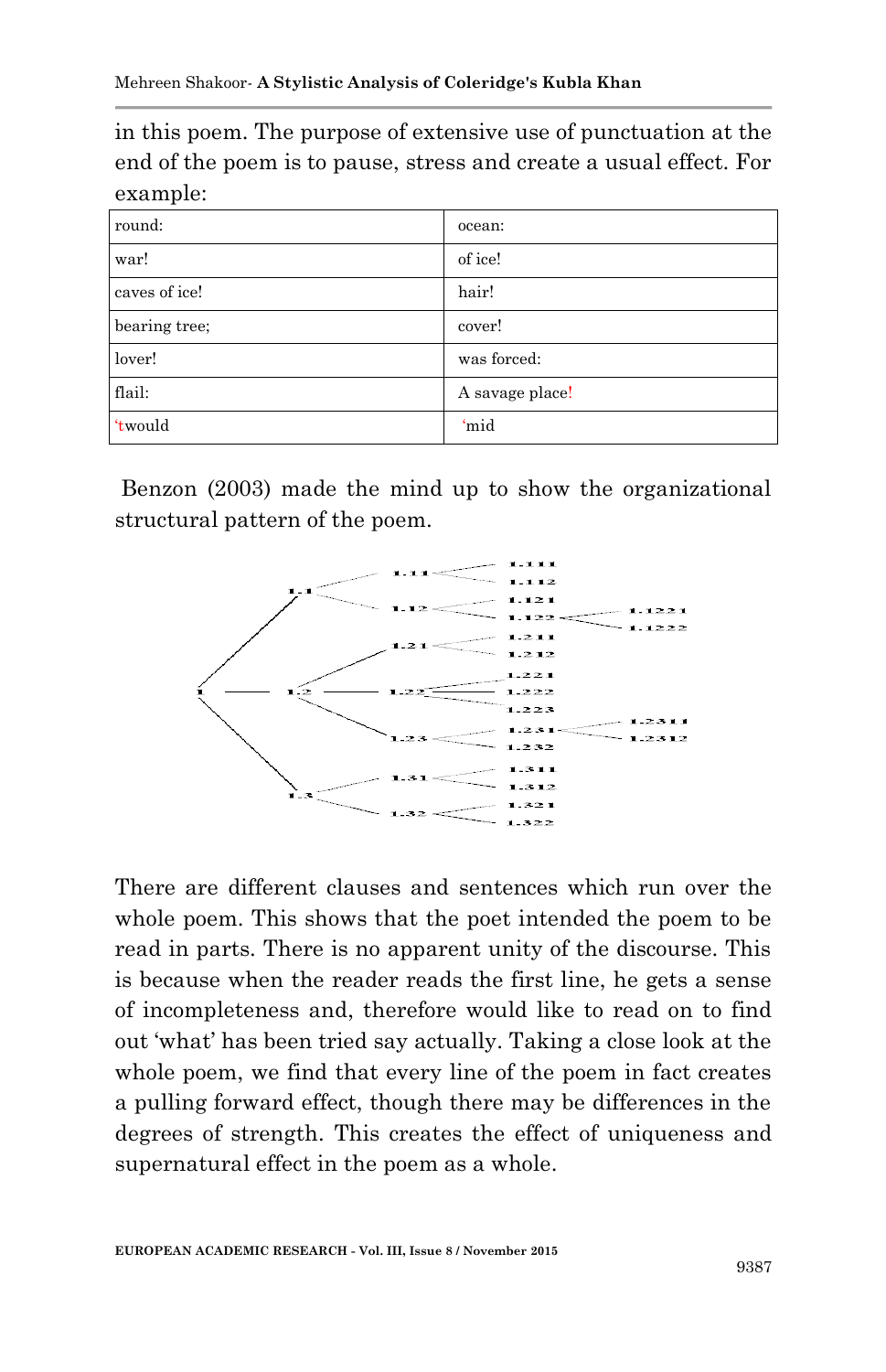### **2.2 Phonological Level:**

The poem deals with the unusual patterning of sound in its lines. The poem covertly contains metrical irregularity having no uniformity in the form of musicality. In the first place, the rhyming word of every line is linked by alliteration (of syllables or measures) to one of the words closely preceding it, "Kubla Khan' 'dome decree' 'river ran' 'measureless to man', 'sunless sea'. First line of the poem contains symmetrical patterns of assonances on stressed syllables:

In **XAN**..|..a **DU**.|..did **KUB**..|..la **KHAN** /æ/, /u/, /u/, /æ/.

The poem emphasises the use of the "æ" sound. The stressed sounds, "Xan", "du", "Kub", "Khan", contain assonance in their use of the sounds /æ/, /u/, /u/, /æ/.

Secondly, there is an intermittent consonant of /n/ in the latter half of the extract: ran, caverns, man, down, sunless.

Fourthly, there is an internal rhyme(i.e. as opposed to the end-rhymes prescribed by the verse pattern) between pleasure and measure, despite the two-line gap between them.

Through caverns measure**less t**o man (line 4)

Down to a sun**less sea**. (line 5)

So twice f**i**ve m**i**les of fertile ground (line 6)

With walls and t**ow**ers were girdled r**ou**nd (line 7)

The rhyme scheme found in the first seven lines is repeated in the first seven lines of the second stanza. Unity and harmony within (sub)sections of the text are created by the repetition of single sounds (alliteration/ consonance and assonance) .The stress pattern is:

### ABAAB CCDBDB

Khan, Decree, Ran, Man, See, Ground, Round, Rills, Tree, Hills, Greenery.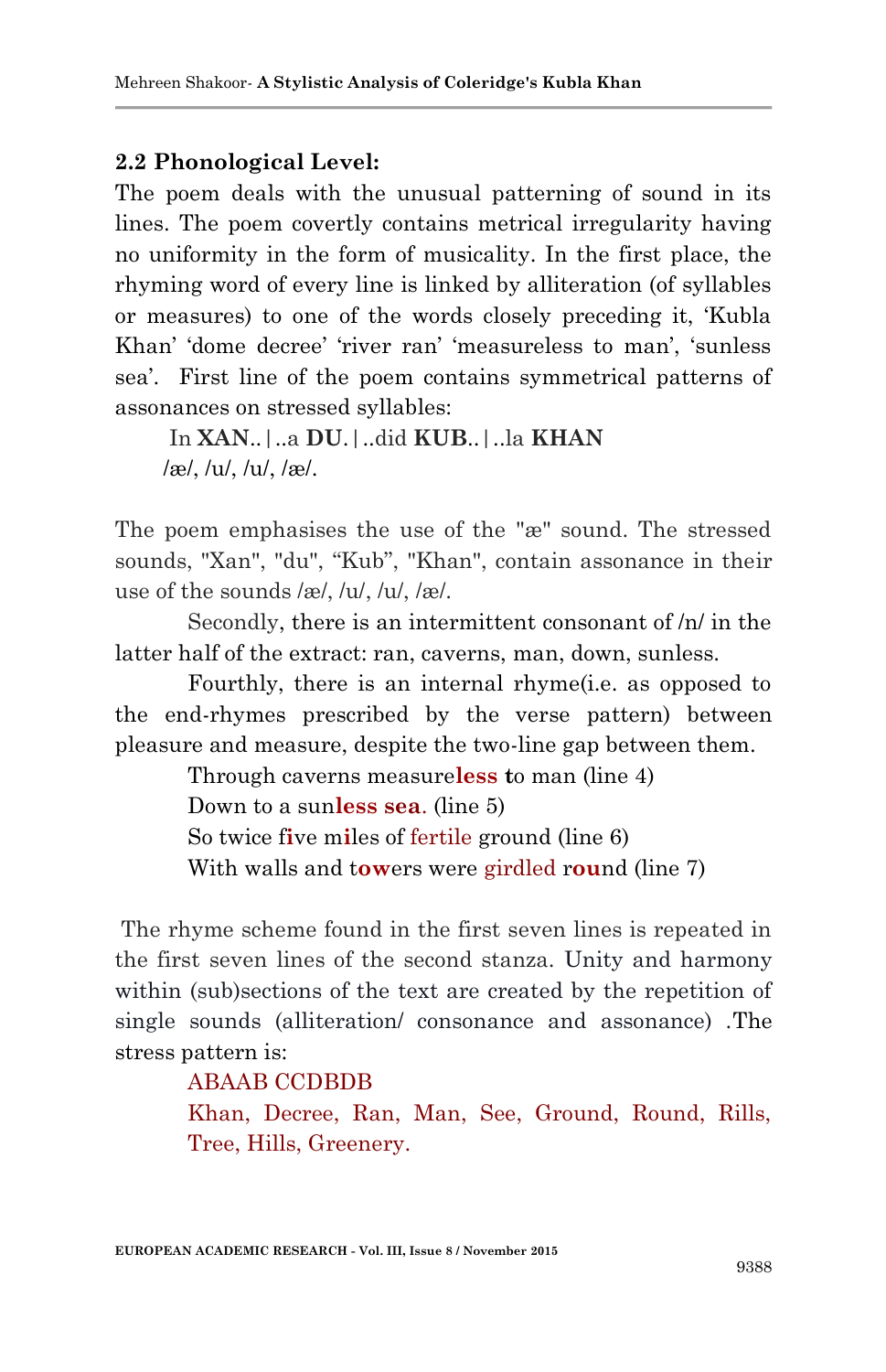There is a heavy use of assonance, the use of vowel sounds in words placed near to each other. The use of alliteration is also extensive, repetition of the first sound of a word, within the poem including the first line: "In Xanadu did Kubla Khan". There are also irregular patterns in rhyme scheme. The only word that has no true connection to another word is "dome" except in its use of a "d" sound. The poem is foregrounded on the bases of phonological level, which is to create a rhyming and musical effect while reading. For example;

> ground round: rills, hills, enchanted slanted cover! lover! seething, breathing, ran, man

### **2.3 Morphological and Lexical Level:**

The poem "Kubla Khan" has a very cohesive structure. The poem is divided into three major sections. Each of three sections has three more sub-sections. The conjunctions and determiners are used to create links between lines and sentences, sentences and stanzas, and stanzas and the whole of the extract of Kubla Khan that we have today. In this poem, parallelism can also be seen e.g. in lines 50 and 51 by the use of "And all". This poem comprises the stylistics devices like repetition, words like "sacred river" line (24, 26), "tumult "line (28, 29) and "beware" in line 49.

The following lexical devices have also been employed in the construction of the poem. The use of anaphora i.e. referring back and repetition of words, at the start of many lines can easily be seen.

| And all who heard should see them there, (line 47) |           |
|----------------------------------------------------|-----------|
| And all should cry, Beware! Beware!                | (line 48) |
| His flashing eyes, his floating hair!              | (line 47) |

In this poem, the poet has used many archaic words such as, "honey-dew hath fed," and "Xanadu". At semantic level there are many words used by Coleridge, such as, in line (5, 11, 18, 28,), sunless, lifeless, ceaseless. In this poem the metaphors are a little more difficult to find and understand. One of the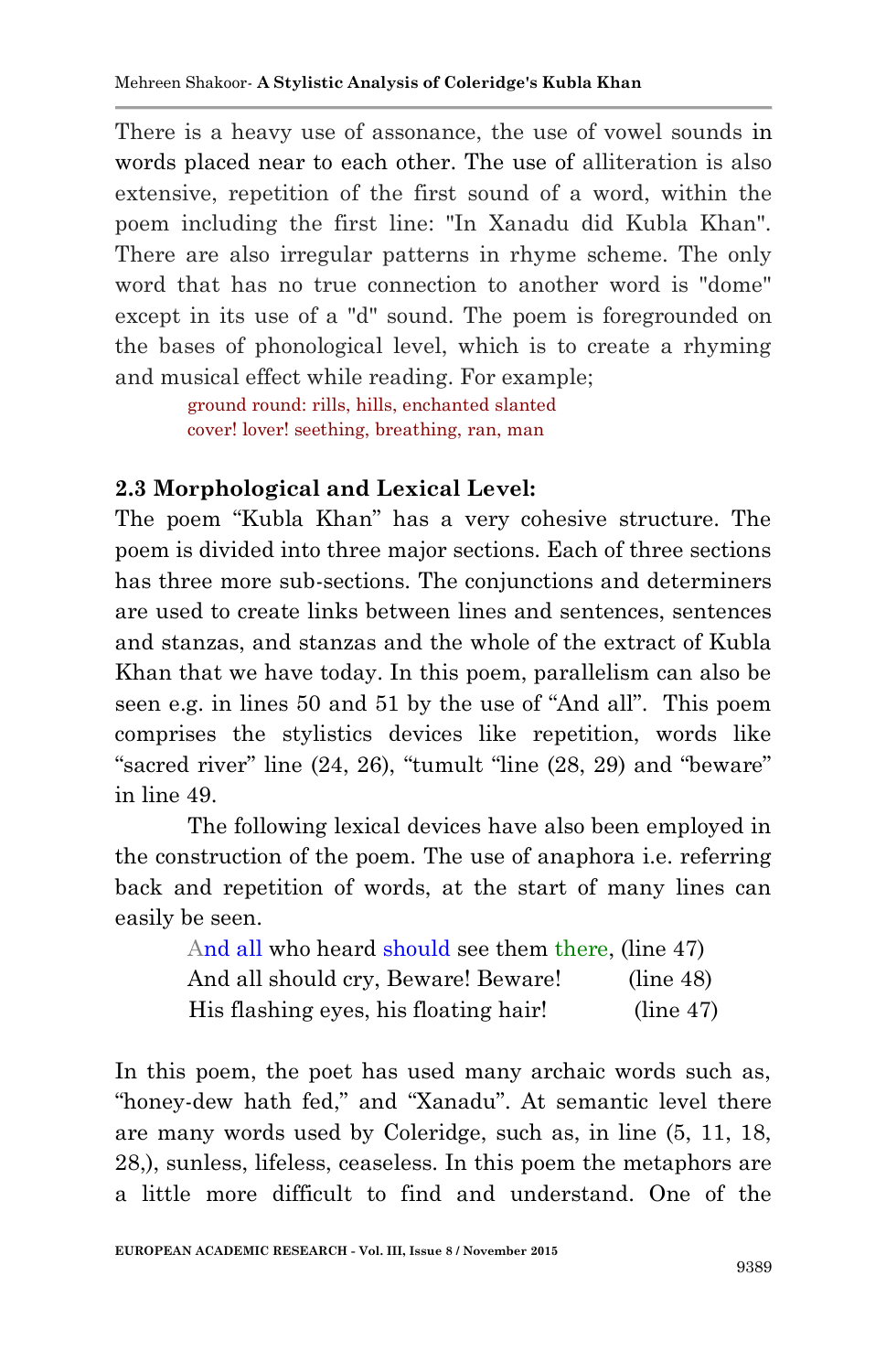metaphors used by Coleridge is "lifeless ocean". The final stanza of this poem comprises major metaphor for what happened to Coleridge in the course of writing this poem. It has been documented in quite a lot of biographical notes of Coleridge that one day while smoking opium he fell asleep. And he dreamt this poem in that sleep, as soon as he got up, he started writing this poem and kept on writing until someone interrupted. And after that he never was able to remember what more he had to write in this poem, that's why we are left with an uncompleted fragment of a fantastic poem. He wished that he could resurrect "revive" his vision but could never in actual.

The use of simile has also been employed in the poem. Coleridge uses a simile to compare the haunting savagery of this place with the image of a "woman wailing for her demonlover" under the light of a "waning moon." For example;

> Huge fragments vaulted like rebounding hail, (Comparison).

> As if this earth in fast thick pants were breathing, (Comparison).

The pattern of capitalization is also unusual. There are three types of capitalization:

1. Capitalization of proper nouns; Xanadu, Kubla Khan, Abora

2. Capitalization of common nouns; Paradise.

3. Capitalization of exclamatory words with exclamatory mark; Beware!

The unusual capitalization of words focus on the supernatural and mystical effect which is also the theme of the poem.

## **2.4 Syntactical level:**

Coleridge deviates from grammatical rules many a times in this poem such as in line 6, he uses, " so twice five miles of fertile ground" instead of "ten" mile. In line 39, 40, poet deviates at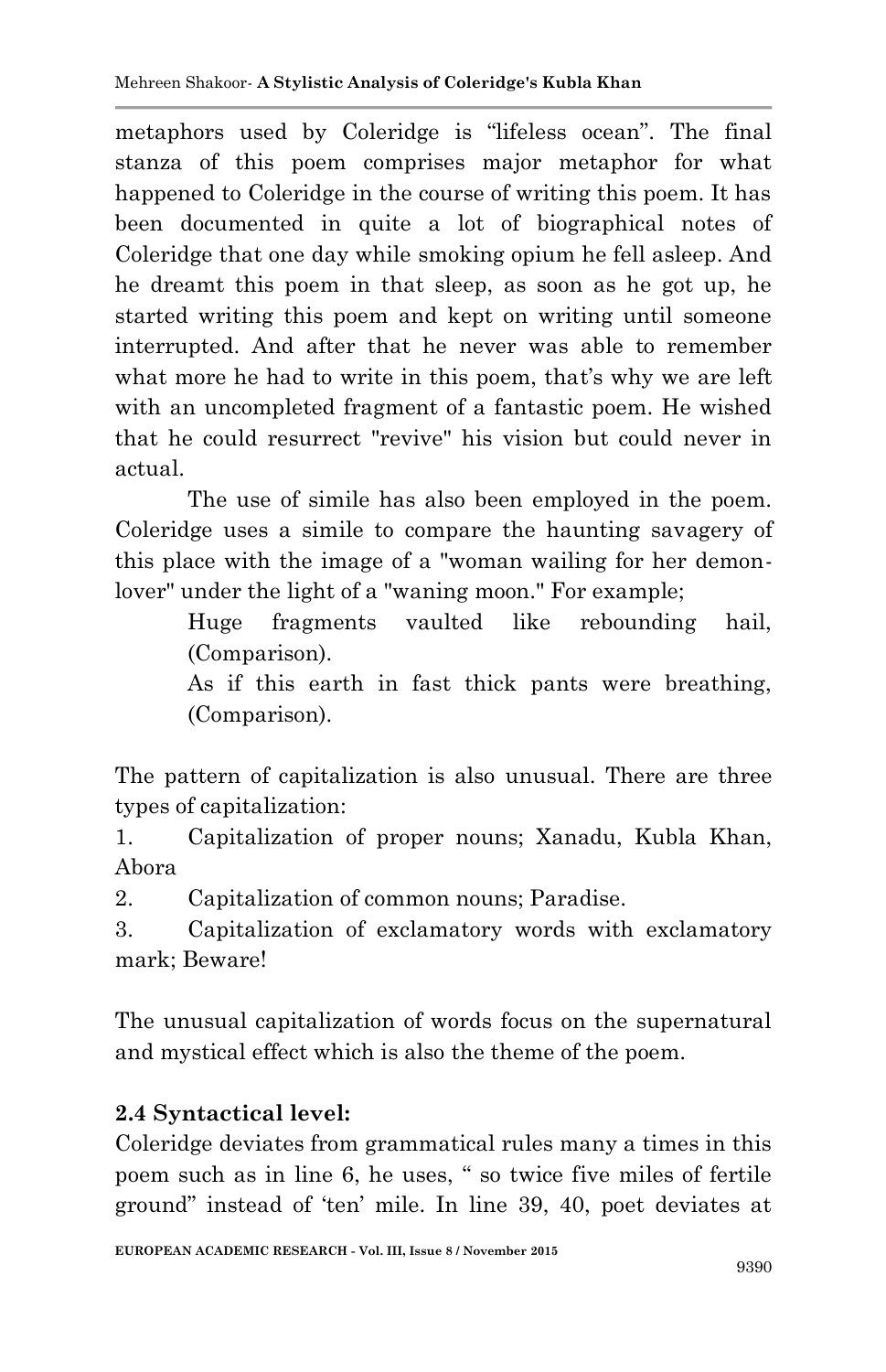grammatical level poet used "a damsel with a dulcimer" "in a vision once I saw" this arrangement or this pattern is not correct one. In line  $(16, 29, 46)$ , he used "As e'er", "And 'mid", ""twould win me", respectively.

Surface structure: In Xanadu did Kubla Khan (line 1) A stately pleasure-dome decree (line 2)

Implied structure: Kubla Khan decreed a stately pleasure dome in Xanadu.

### **3. Conclusion:**

On semantic level a reader understands what the words used by poet literally mean but there are other levels too by which poetry is analysed. All of other levels that form the meaning of a literary piece have been studied in the analysis of this poem too. The overall feel of a poetic piece forms the overall meaning of that writing. The particular feel of "Kubla Khan" has been constructed through the distinguished combination of linguistic units in the poem. The researcher has evaluated through the stylistic analysis of the poem at different levels that it carries autobiographical elements. Poet has used his overall preference of supernatural elements in this poem too which we can observe in quite a lot of other poems of his too. Poet by using different vocabulary items has also been successful in portraying the dreadful side of nature to his readers. The uniqueness and irregularity of poetic language has extensively been practiced in this poem by Coleridge. Device of imagery has largely been used for creating a very strange (supernatural) land in which the poem is set. The significance of this piece of art by S.T Coleridge is that even though the poet himself confessed that it was an incomplete poem of his, it has never seized attracting the attention of literary readers ever since it was written in the early romantic period till date. The research has evaluated every stylistic aspect present in the poem because of whom it has become a marvellous milestone in English literature through the